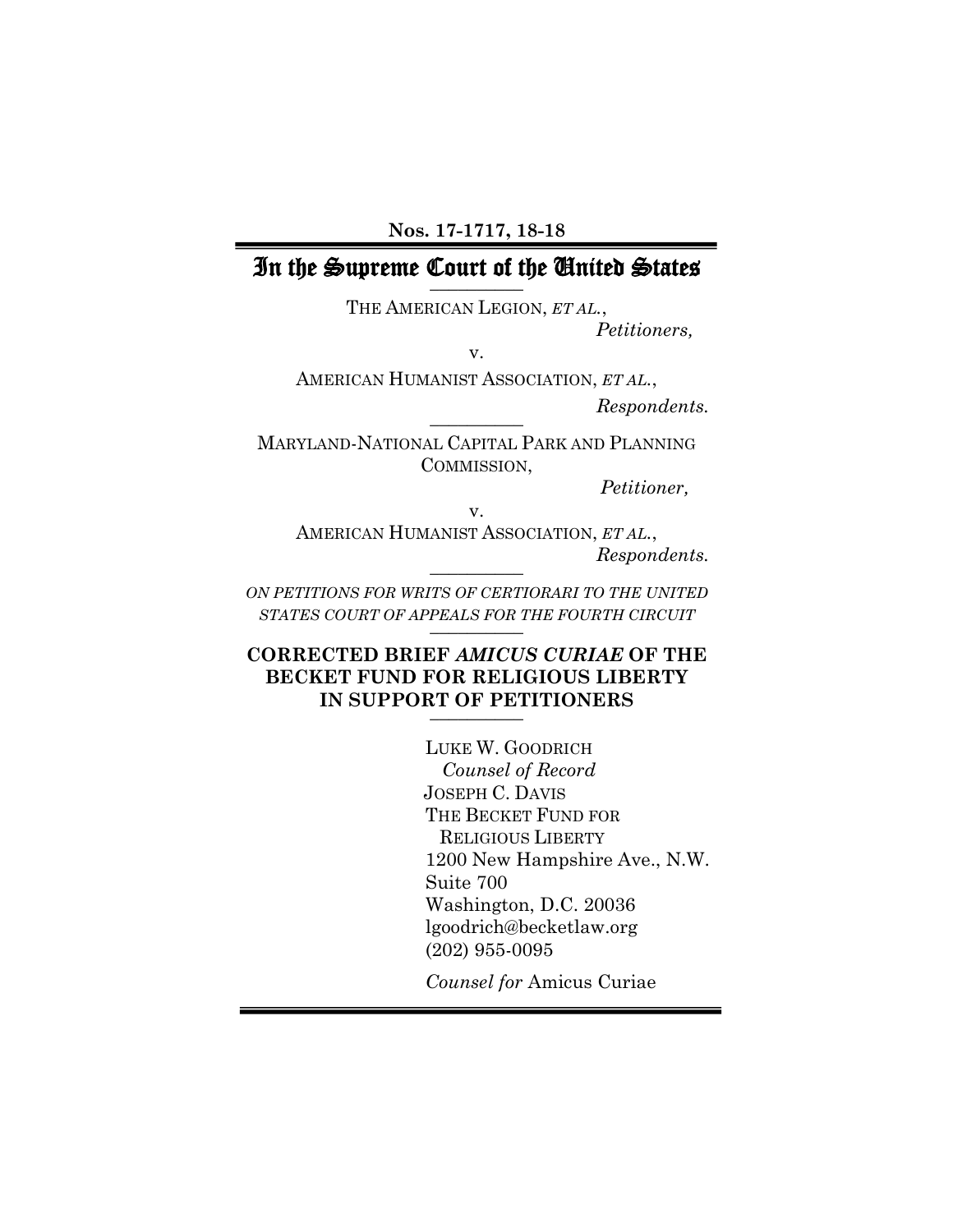## **QUESTION PRESENTED**

Whether Establishment Clause challenges to religious displays are governed by the "endorsement" test developed under *Lemon* v. *Kurtzman*, 403 U.S. 602 (1971), or whether that test has been supplanted by the historical analysis adopted in *Town of Greece* v. *Galloway*, 134 S. Ct. 1811 (2014).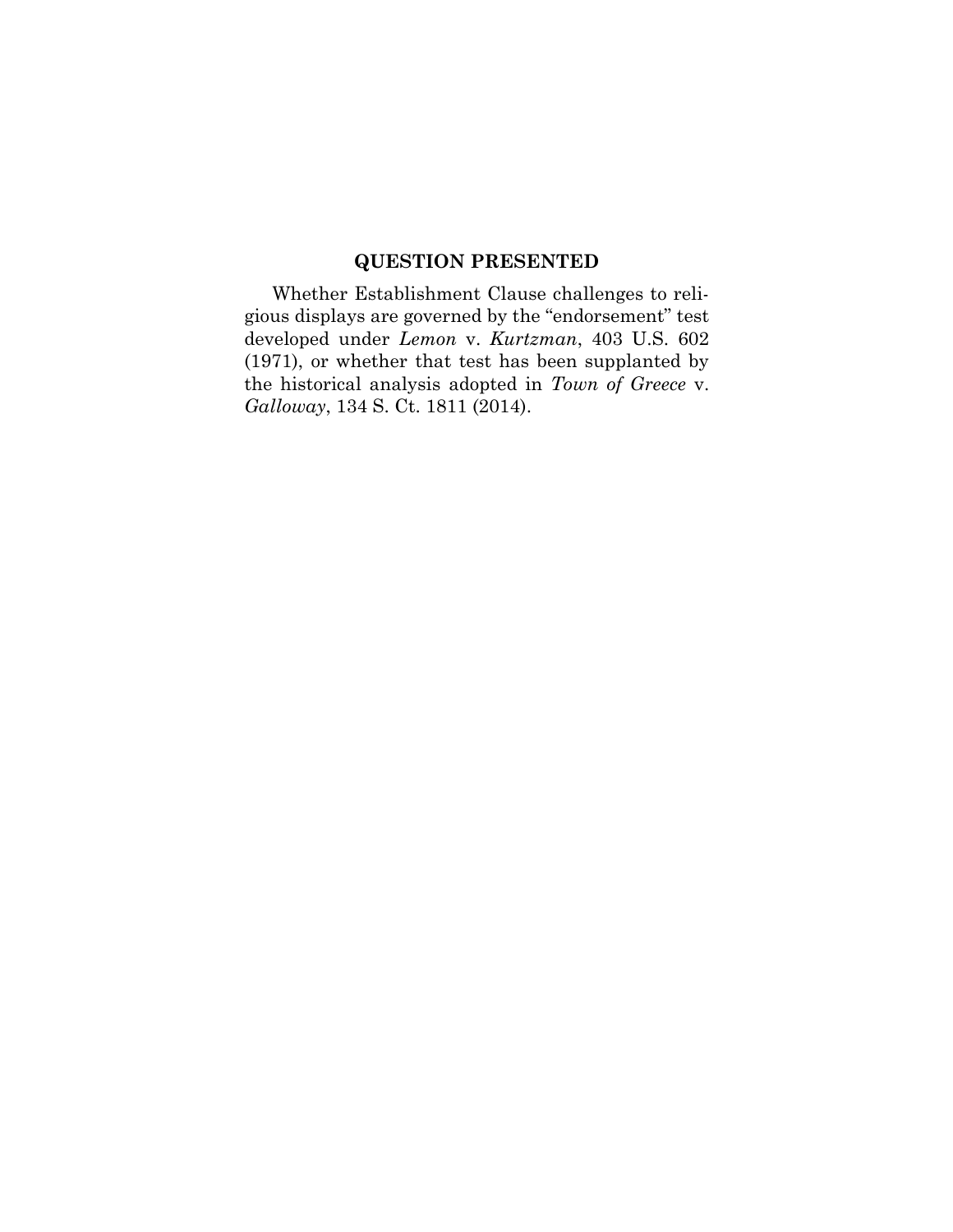# **TABLE OF CONTENTS**

|--|

| <b>INTRODUCTION AND SUMMARY</b>                                                                                            |
|----------------------------------------------------------------------------------------------------------------------------|
|                                                                                                                            |
| I. Lower courts need further guidance<br>on whether religious-display cases are<br>controlled by Lemon or Town of Greece 2 |
| II. The Court should either rule broadly in<br>this case or await another case with                                        |
|                                                                                                                            |

ii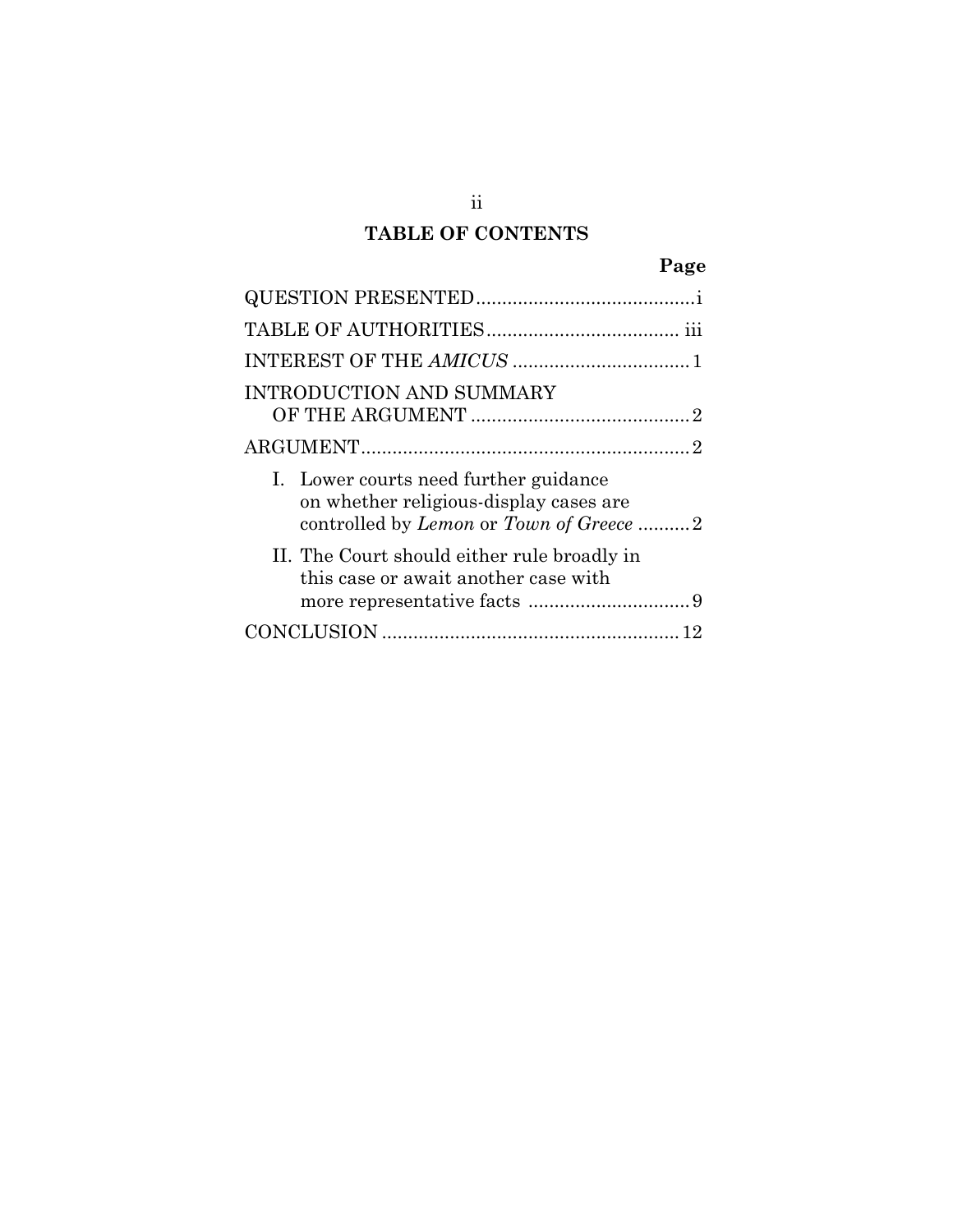# **TABLE OF AUTHORITIES**

iii

| American Atheists, Inc. v.<br>Port Auth. of N.Y. & N.J.,                                   |
|--------------------------------------------------------------------------------------------|
| American Civil Liberties Union Neb.<br>Found. v. City of Plattsmouth,                      |
| American Civil Liberties Union of Ky. v.<br>Mercer County,                                 |
| County of Allegheny v. American Civil<br>Liberties Union Greater Pittsburgh<br>Chapter,    |
| Elmbrook Sch. Dist. v. Doe,                                                                |
| Felix v. City of Bloomfield,                                                               |
| Freedom From Religion Found., Inc. v.<br>Concord Cmty. Schs.,                              |
| Freedom From Religion Found., Inc. v.<br>Connellsville Area Sch. Dist.,                    |
| Freedom From Religion Found., Inc. v.<br>County of Lehigh,<br>No. 16-4504, 2017 WL 4310247 |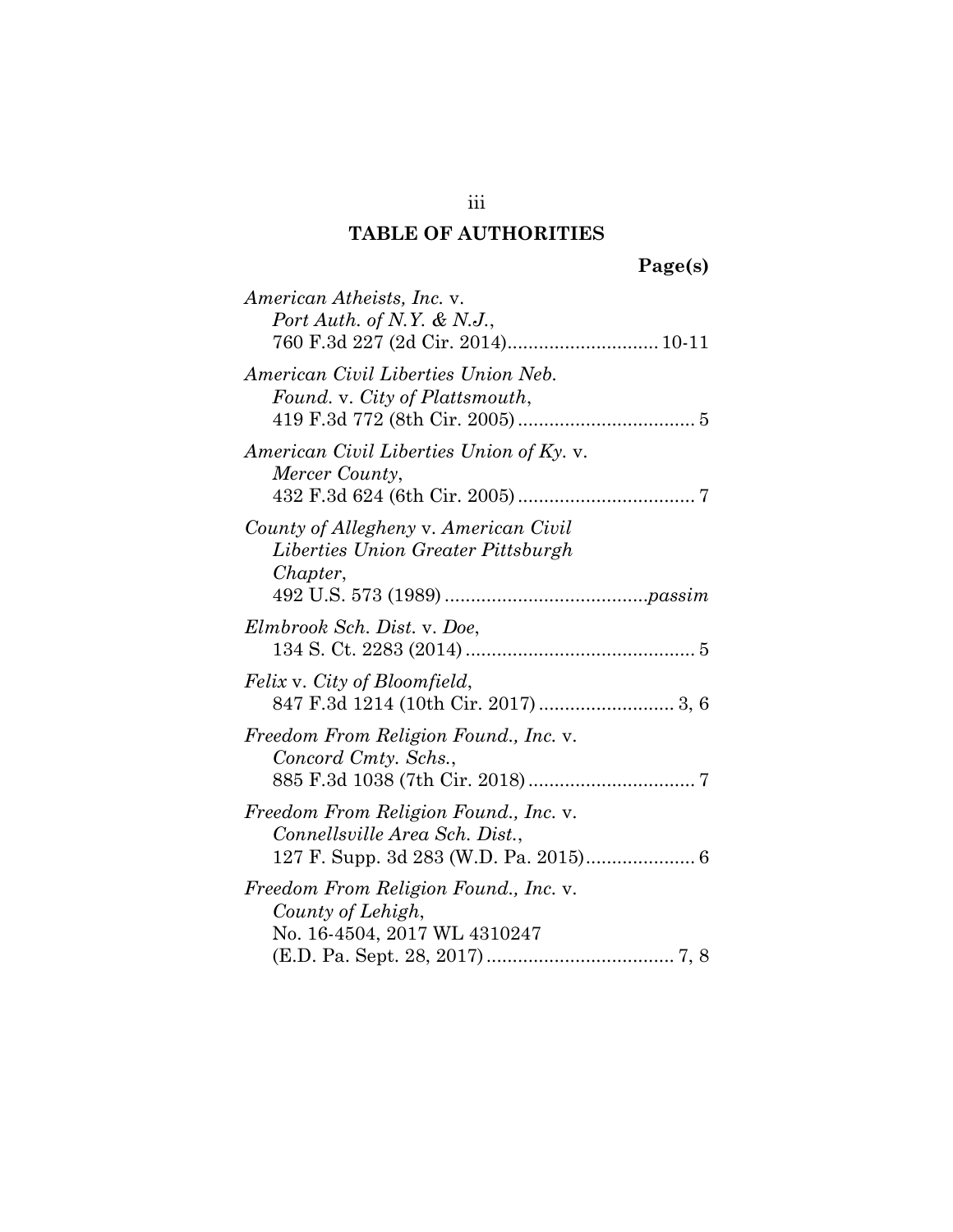| Freedom From Religion Found., Inc. v.<br>Weber,                       |
|-----------------------------------------------------------------------|
| 951 F. Supp. 2d 1123 (D. Mont. 2013) 11                               |
| Good News Club v. Milford Cent. Sch.,                                 |
| Green v. Haskell Cnty. Bd. of Com'rs,                                 |
| Hewett v. City of King,<br>29 F. Supp. 3d 584                         |
| Kondrat'yev v. City of Pensacola,<br>No. 3:16-cv-195, 2017 WL 4334248 |
| Lemon v. Kurtzman,                                                    |
| Newdow v. Peterson,                                                   |
| Pelphrey v. Cobb County,                                              |
| Rowan County v. Lund,                                                 |
| Salazar v. Buono,                                                     |
| Smith v. Jefferson Cty. Bd. of Sch.<br>$Comm\,rs$ ,                   |
|                                                                       |
| Town of Greece v. Galloway,                                           |

iv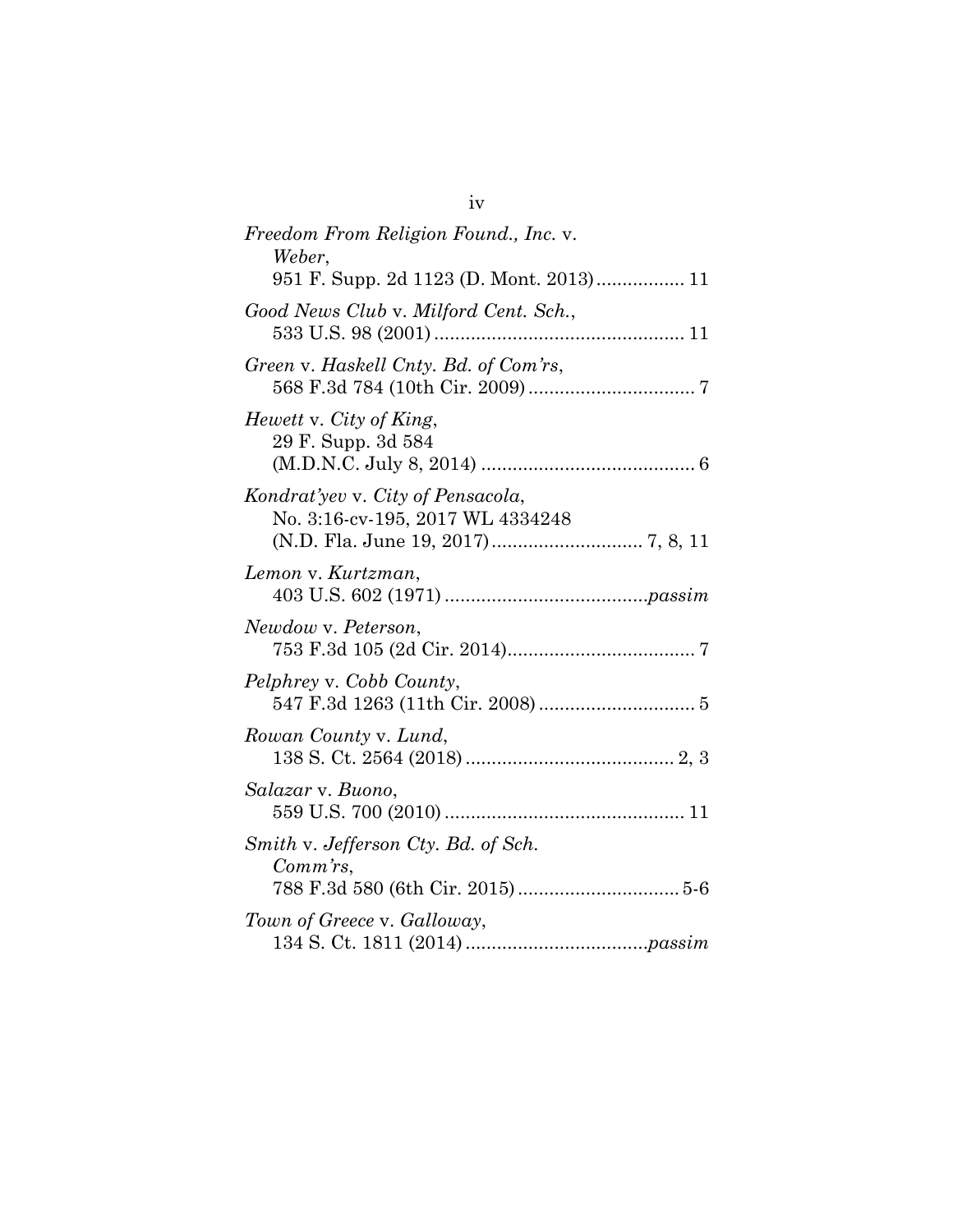| Utah Highway Patrol Ass'n v. American<br>Atheists, Inc.,                                                                                                          |
|-------------------------------------------------------------------------------------------------------------------------------------------------------------------|
| Van Orden v. Perry,                                                                                                                                               |
| Widmar v. Vincent,                                                                                                                                                |
| <b>Other Authorities</b>                                                                                                                                          |
| Architect of the Capitol, Father Junipero                                                                                                                         |
| Mass. Dep't of Conservation &<br>Recreation, Resource Management<br>Plan: National Monument to the<br>Forefathers, Plymouth,<br><i>Massachusetts</i> (Sept. 2006) |
| Oral Argument, <i>Kondrat'yev</i> v. City of<br>Pensacola, No. 17-13025,                                                                                          |
| Order, Kondrat'yev v. City of Pensacola,<br>No. 16-00195 (N.D. Fla. July 3,                                                                                       |
| Troy Moon, Pensacola Was Site of First<br>Christian Service in New World,<br>Pensacola News J. (Apr. 19, 2014),                                                   |

v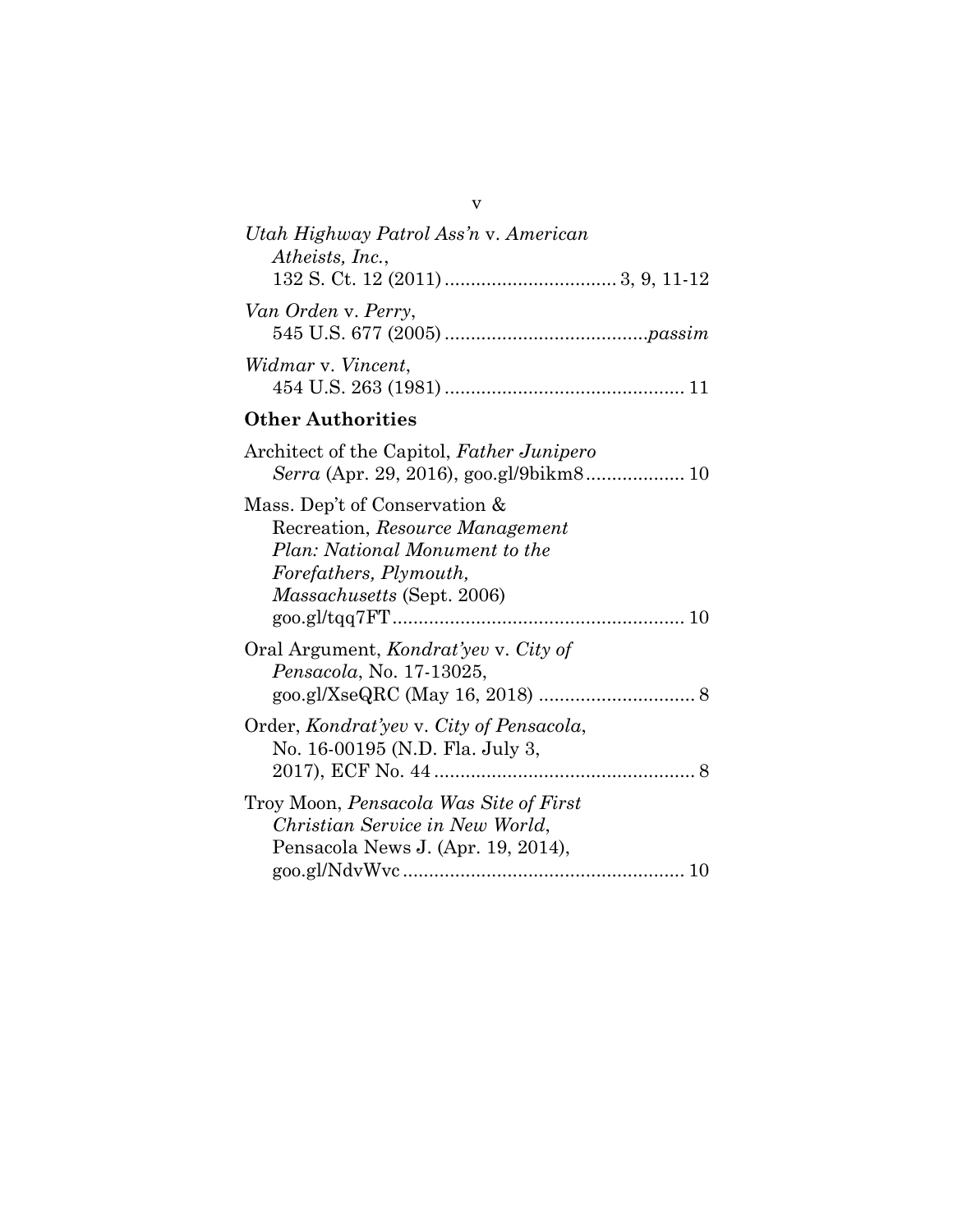### **INTEREST OF THE** *AMICUS***<sup>1</sup>**

The Becket Fund for Religious Liberty is a nonprofit, nonpartisan law firm dedicated to protecting the free expression of all religious traditions. Becket has appeared before this Court as counsel in numerous religious-liberty cases, including *Hosanna-Tabor Evangelical Lutheran Church & School* v. *EEOC*, 565 U.S. 171 (2012), *Burwell* v. *Hobby Lobby Stores, Inc.*, 134 S. Ct. 2751 (2014), *Holt* v. *Hobbs*, 135 S. Ct. 853 (2015), and *Zubik* v. *Burwell*, 136 S. Ct. 1557 (2016).

Becket believes that because the religious impulse is natural to human beings, religious expression is natural to human culture. Becket therefore opposes attempts to use the Establishment Clause to banish acknowledgment of religion from the public square. Becket has long criticized the lower courts' subjective use of the *Lemon* test, arguing that the Establishment Clause should instead be applied with reference to its historical meaning. See, *e.g.*, Br. *Amicus Curiae* of the Becket Fund for Religious Liberty, *Town of Greece* v. *Galloway*, 134 S. Ct. 1811 (2014) (No. 12-696).

Becket is concerned with this case because the lower court's decision represents exactly the sort of hostility toward religion that the *Lemon* test encourages, and that a historical approach would rectify.

 $\overline{a}$ 

<sup>&</sup>lt;sup>1</sup> No counsel for a party authored any portion of this brief or made any monetary contribution intended to fund its preparation or submission. Petitioners and Respondents have consented to the filing of this brief. The parties were notified at least ten days before the due date of this brief of the intention to file.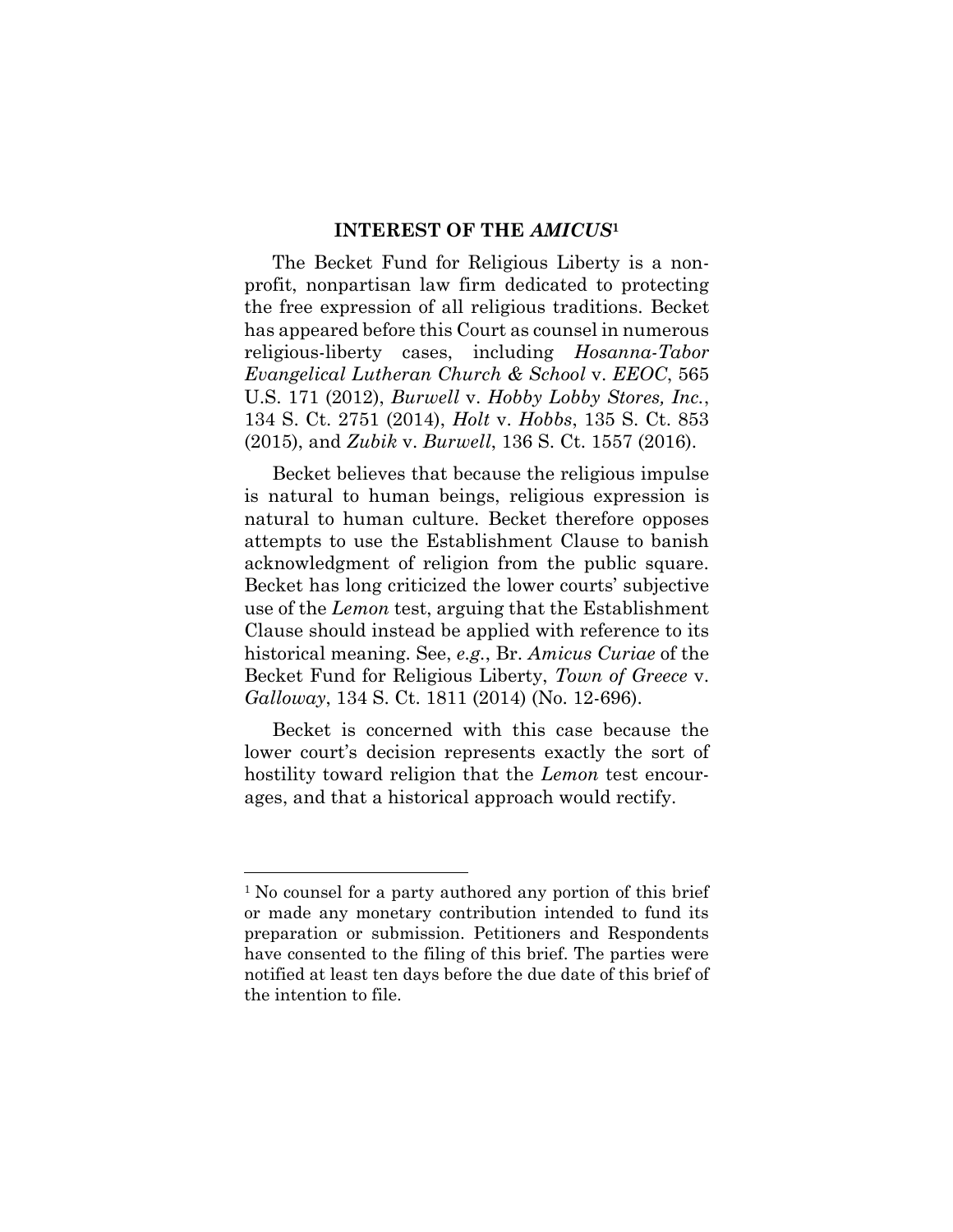## **INTRODUCTION AND SUMMARY OF THE ARGUMENT**

This brief makes two points. The first is about what sort of guidance lower courts need in Establishment Clause cases. Lower courts don't merely need guidance on how to apply the "endorsement" test under *Lemon* v. *Kurtzman*, 403 U.S. 602 (1971); they need guidance on whether *Lemon* still applies at all. This Court's next Establishment Clause case should make clear that the *Lemon* test has been replaced by the historical approach in *Town of Greece*.

The second point is about the ideal vehicle for providing this guidance. This is an easy case. The nearly century-old World War I memorial here easily satisfies both *Lemon* and *Town of Greece*. Accordingly, summary reversal is warranted. But if the Court does not summarily reverse, it should clarify that *Town of Greece* has displaced *Lemon*—either in this case or in another case with more representative facts.

#### **ARGUMENT**

## **I. Lower courts need further guidance on whether religious-display cases are controlled by** *Lemon* **or** *Town of Greece***.**

It is no secret that "[t]his Court's Establishment Clause jurisprudence is in disarray." *Rowan County* v. *Lund*, 138 S. Ct. 2564, 2564 (2018) (Thomas, J., dissenting from denial of certiorari). Petitioners highlight several splits over how *Lemon*'s "endorsement" test should be applied—including whether crosses are so "inherently religious" that they should be presumed unconstitutional under *Lemon*'s "effects" prong (Am. Legion Pet. 14-17; Comm'n Pet. 22-29); how much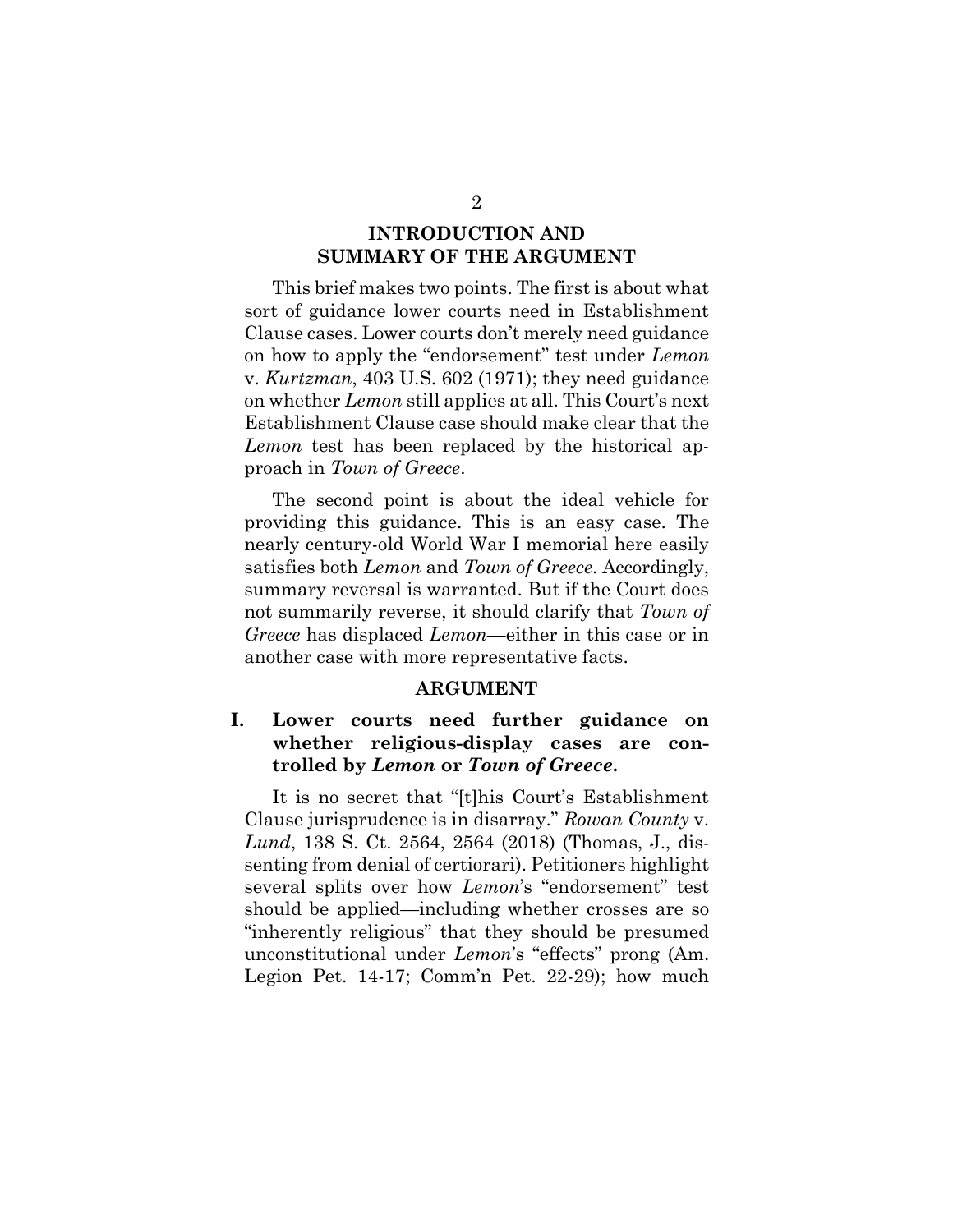knowledge to attribute to *Lemon*'s so-called "reasonable observer" (Am. Legion Pet. 23-24; Comm'n Pet. 29- 31); and whether routine maintenance of a passive display constitutes "excessive entanglement" under *Lemon*'s third prong (Am. Legion Pet. 24-25).

Far more consequential than these disagreements over how *Lemon* should be applied, however, is the more fundamental question of whether *Lemon* still applies at all. Although some of this Court's cases have asked "whether a 'reasonable observer' would think that a government practice endorses religion," the Court's more recent cases have asked instead "whether a government practice is supported by this country's history and tradition." *Rowan County*, 138 S. Ct. at 2564-65 (Thomas, J., dissenting from denial of certiorari). This historical approach "[re-]aligns \* \* \* Supreme Court practice" with "the original public meaning" of the Establishment Clause, *Felix* v. *City of Bloomfield*, 847 F.3d 1214, 1215-21 (10th Cir. 2017) (Kelly, J., joined by Tymkovich, J., dissenting from denial of rehearing en banc), and promises to free courts from the "judicial morass" of subjectivity that has characterized *Lemon* for decades. *Utah Highway Patrol Ass'n* v. *American Atheists, Inc.*, 132 S. Ct. 12, 15 n.3 (2011) (Thomas, J., dissenting from denial of certiorari) (internal quotation marks omitted). The most urgent need of the lower courts, then, is confirmation that the *Lemon* test has been replaced by an analysis based on history.

Justice Kennedy explained the history-based alternative to *Lemon* in his dissent from the first decision adopting the endorsement test: *County of Allegheny* v. *American Civil Liberties Union Greater Pittsburgh Chapter*, 492 U.S. 573 (1989). There, the Court struck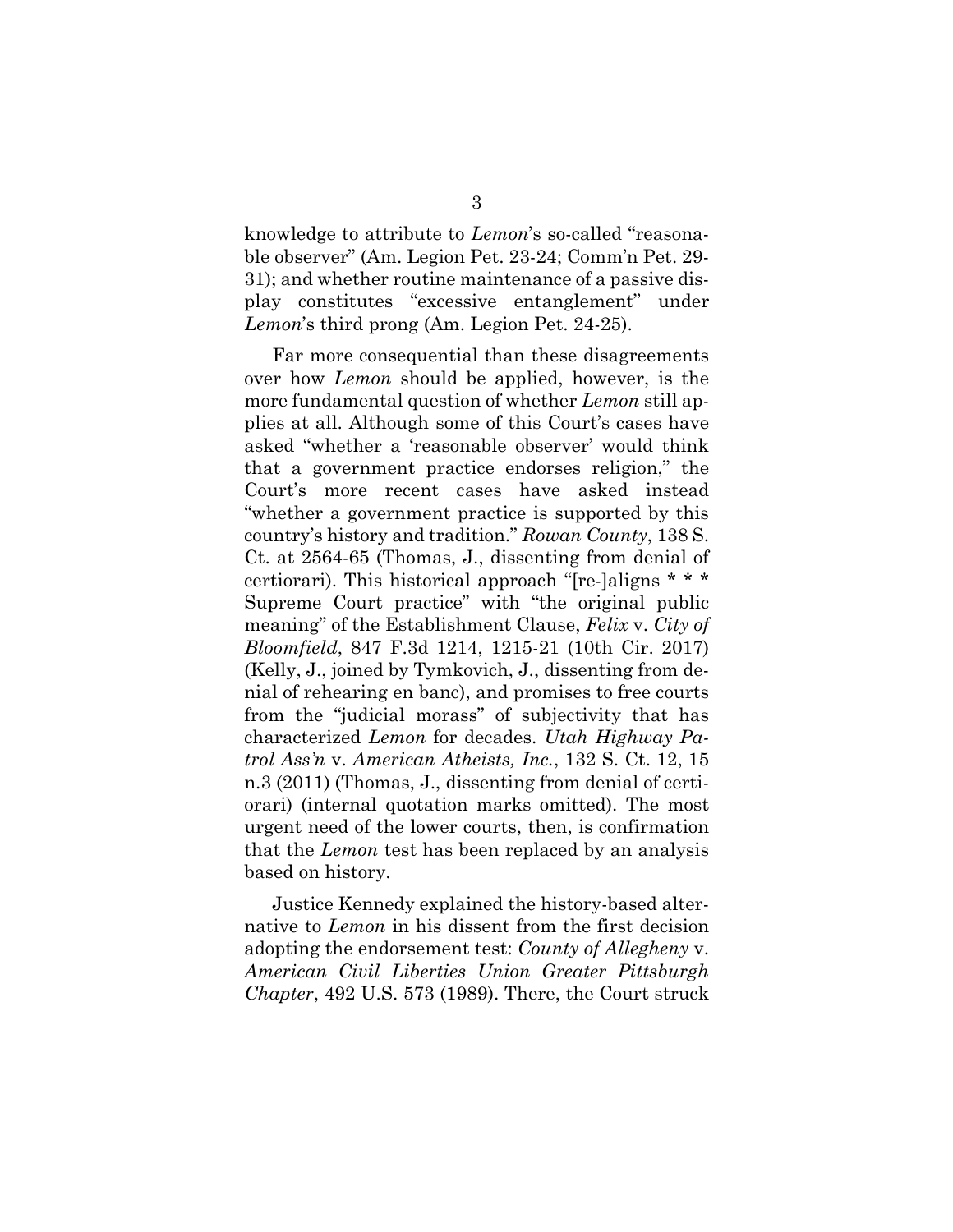down the display of a crèche as an endorsement of religion. But Justice Kennedy rejected the idea that "the meaning of the [Establishment] Clause" should depend on the perceptions of a "reasonable observer," arguing instead that it should "be determined by reference to historical practices and understandings." *Id.* at 670. Applying that test, and surveying various historical references to religion from the Founding era and later, Justice Kennedy concluded that the crèche was constitutional because it presented no more "realistic [a] risk" of a true establishment of religion than the many "tradition[al] \* \* \* government accommodation[s] and acknowledgment[s] of religion that ha[ve] marked our history from the beginning." *Id.* at 662-63.

More than a decade later, Justice Kennedy's approach commanded four votes in a plurality opinion upholding a Ten Commandments display. *Van Orden*  v. *Perry*, 545 U.S. 677 (2005). There, the plurality expressly refused to apply *Lemon*, relying instead on the "unbroken history of official acknowledgment by all three branches of government of the role of religion in American life from at least 1789." *Id*. at 686.

Finally, in *Town of Greece* v. *Galloway*, 134 S. Ct. 1811 (2014), a majority of the Court adopted Justice Kennedy's historical approach. Repeatedly invoking Justice Kennedy's *Allegheny* dissent, the Court explained that the primary question in evaluating governmental "symbolic expression" is whether it "accords with history and faithfully reflects the understanding of the Founding Fathers"; if so, it is constitutional no matter how it would fare under any previously articulated "test." *Id.* at 1819-20. And although *Town of Greece* involved legislative prayer, the Court emphasized that its decision should not be taken as "'carving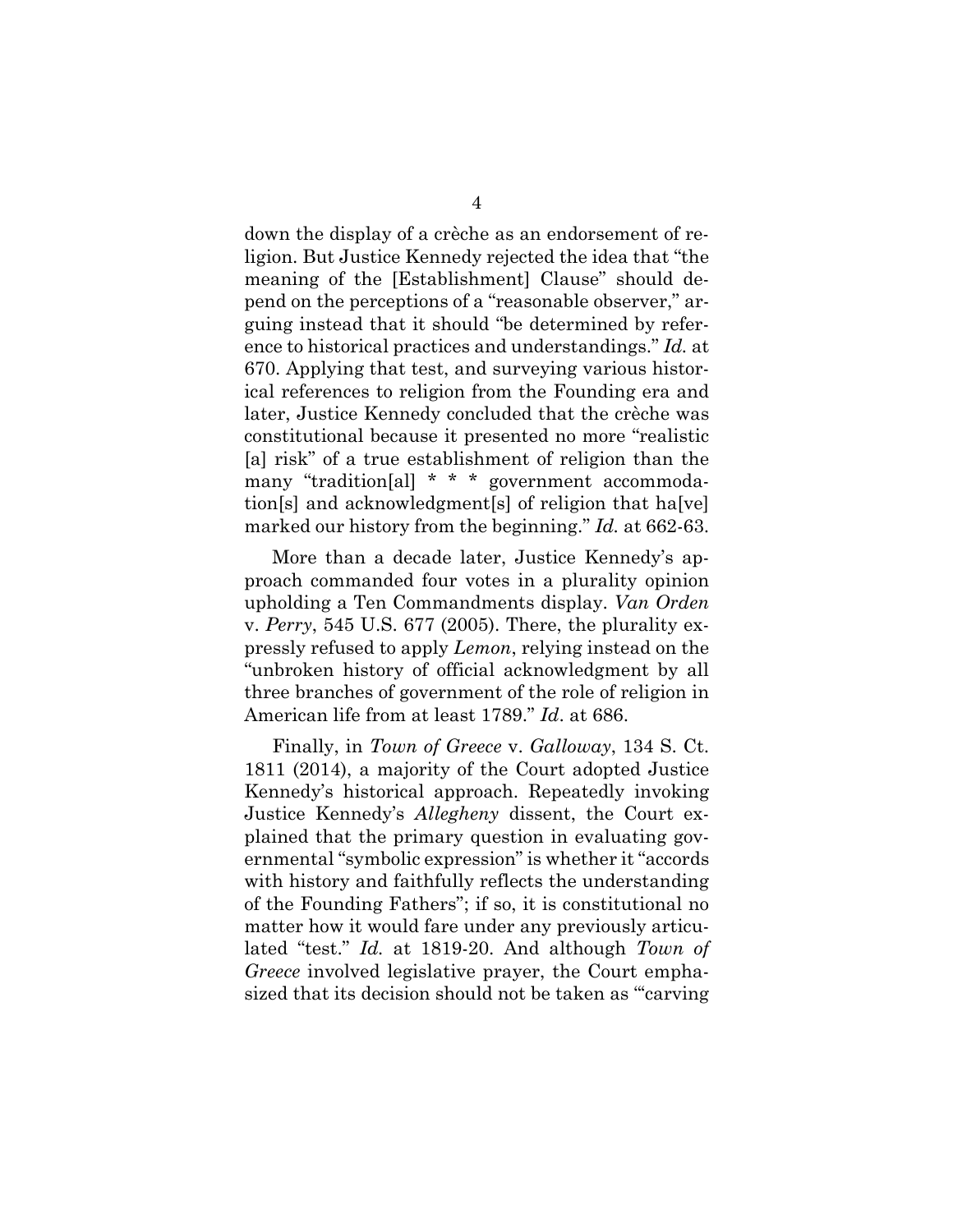out an exception' to the Court's Establishment Clause jurisprudence [for] legislative prayer," but was instead articulating a basic principle of Establishment Clause law: If a practice is of a type "that was accepted by the Framers and has withstood the critical scrutiny of time," then it is simply not a law respecting an establishment of religion. *Id.* at 1818-19; see also *Allegheny*, 492 U.S. at 670 (Kennedy, J., concurring in the judgment in part and dissenting in part) ("*Marsh* stands for the proposition, not that specific practices common in 1791 are an exception to the otherwise broad sweep of the Establishment Clause, but rather that the meaning of the Clause is to be determined by reference to historical practices and understandings."). "After *Town of Greece*," then, treating *Lemon*'s "endorsement test" as the controlling legal standard "misstates the law." *Elmbrook Sch. Dist.* v. *Doe*, 134 S. Ct. 2283, 2284 (2014) (Scalia, J., dissenting from denial of certiorari).

Following *Van Orden* and *Town of Greece*, some circuits have rightly rejected *Lemon* in favor of a historical approach.<sup>2</sup> Other circuits, however, including the

1

<sup>2</sup> See, *e.g.*, *Pelphrey* v. *Cobb County*, 547 F.3d 1263, 1276-77 (11th Cir. 2008) (rejecting characterization of *Marsh* as "an 'outlier'" and explaining that this Court has "considered historical practice to resolve \* \* \* case[s] under the Establishment Clause"); *American Civil Liberties Union Neb. Found.* v. *City of Plattsmouth*, 419 F.3d 772, 776, 778 n.8 (8th Cir. 2005) (upholding Ten Commandments monument under *Van Orden*, explaining that in the wake of *Van Orden*, "we do not apply the *Lemon* test"); see also *Smith* v.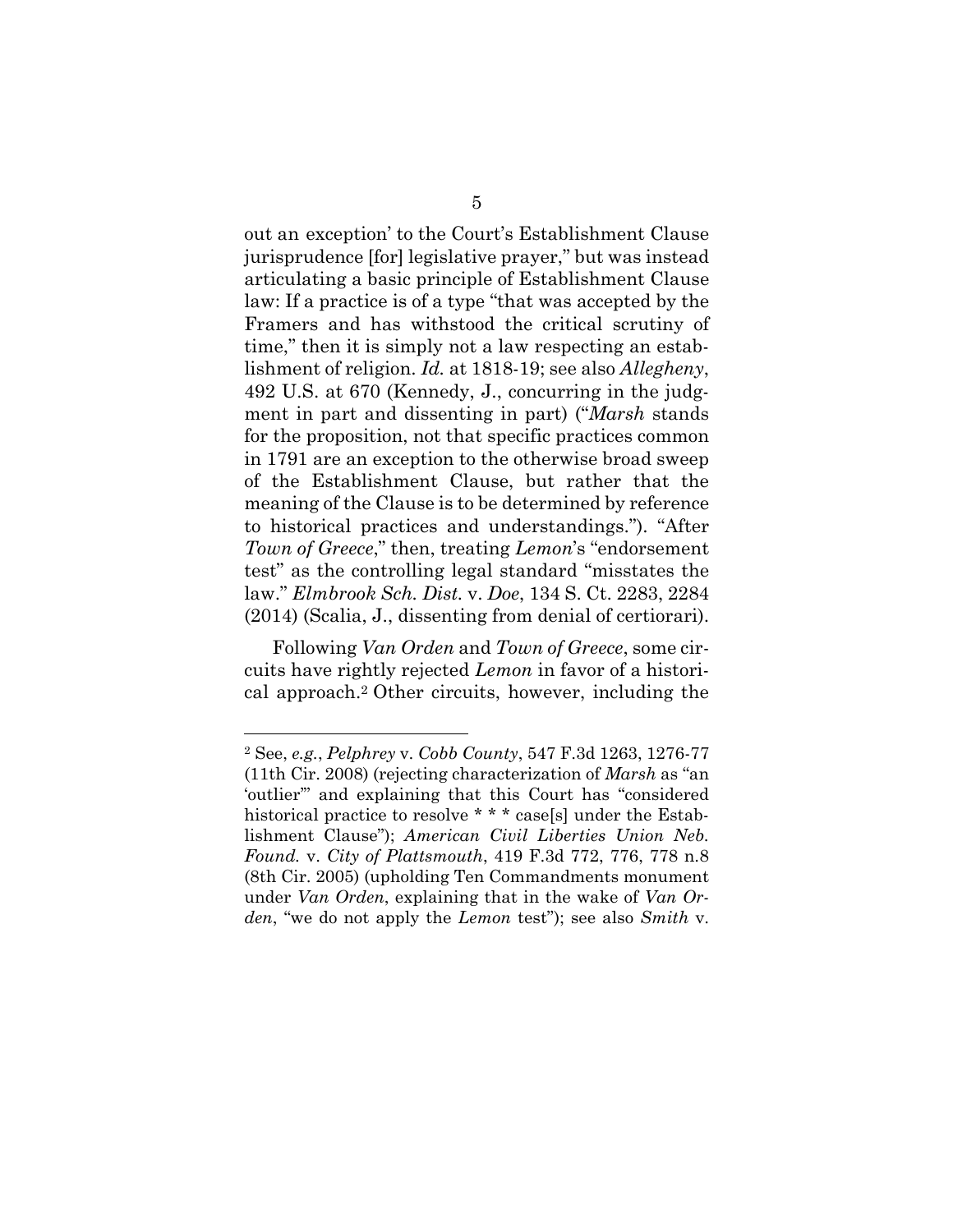Fourth Circuit below, have continued to apply the *Lemon* test, treating *Town of Greece* as just the sort of "legislative prayer exception" that *Town of Greece* said it was not.<sup>3</sup> Indeed, several circuits have stated that

1

*Jefferson Cty. Bd. of Sch. Comm'rs*, 788 F.3d 580, 596, 602- 05 (6th Cir. 2015) (Batchelder, J., concurring in part and concurring in the result) (*Town of Greece* was a "watershed" decision that "rejected the endorsement test in favor of the historically grounded coercion test" "as the general rule for the Establishment Clause"); *Felix*, 847 F.3d at 1215-20 (Kelly, J., dissenting from the denial of rehearing en banc) (the "turn to history" culminating in *Town of Greece* is not "unique to legislative-prayer cases" and instead indicates that "the Establishment Clause should not be an impediment to certain, limited government displays of a religious nature").

<sup>3</sup> See, *e.g.*, Am. Legion Pet. App. 13a-15a (rejecting historical analysis without citing *Town of Greece*); *Felix* v. *City of Bloomfield*, 841 F.3d 848, 857-59 (10th Cir. 2016) (applying *Lemon* to a Ten Commandments display without mentioning *Town of Greece*); see also, *e.g.*, *Smith*, 788 F.3d at 588- 89 (*Town of Greece* was "simply an application of \* \* \* *Marsh*," and thus does not "general[ly]" displace "the endorsement analysis"); *Hewett* v. *City of King*, 29 F. Supp. 3d 584, 628-31 (M.D.N.C. 2014) (*Town of Greece* "specifically addressed" the "unique" context of legislative prayer and does not "extend[] to nonlegislative prayer practices"); *Freedom From Religion Found., Inc.* v. *Connellsville Area Sch. Dist.*, 127 F. Supp. 3d 283, 309-10 (W.D. Pa. 2015) (declining to apply *Town of Greece* in challenge to Ten Commandments display).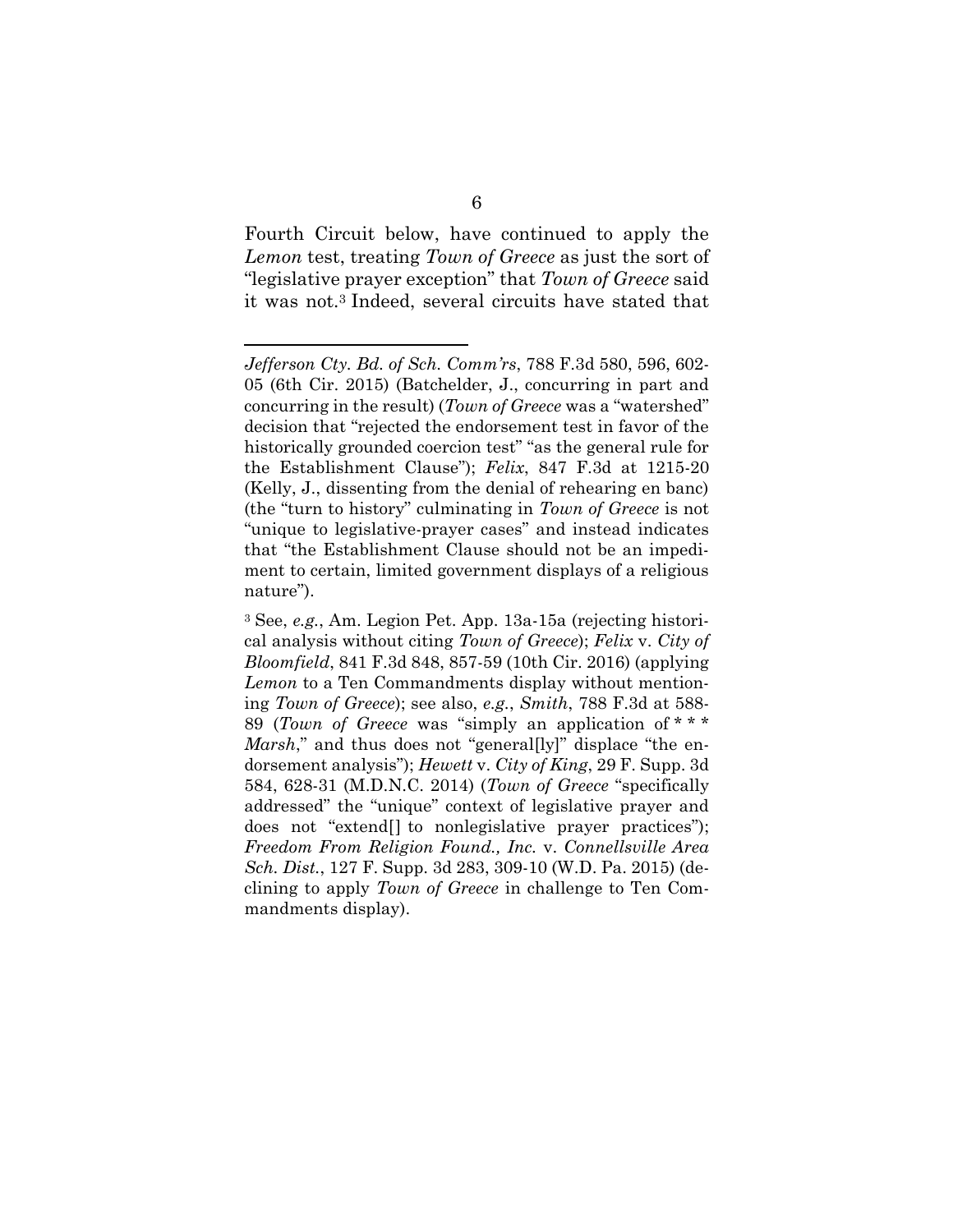they will (and must) continue to apply *Lemon* until this Court expressly overrules it.<sup>4</sup>

This state of affairs may be "a law professor's dream," Am. Legion Pet. App. 63a, but the dispute over the governing test—history or endorsement—is anything but academic. Indeed, at least two courts have recently explained that they would have upheld religious displays under the type of historical analysis this Court adopted in *Town of Greece*, but nonetheless felt constrained to strike them down under *Lemon*. *Kondrat'yev* v. *City of Pensacola*, No. 3:16-cv-195, 2017 WL 4334248, at \*1 (N.D. Fla. June 19, 2017), *oral argument on appeal heard* May 16, 2018; *Freedom From Religion Found., Inc.* v. *County of Lehigh*, No. 16-4504, 2017 WL 4310247 (E.D. Pa. Sept. 28, 2017), *briefing on appeal completed* May 24, 2018.

 $\overline{a}$ 

<sup>4</sup> *E.g.*, *Freedom From Religion Found., Inc.* v. *Concord Cmty. Schs.*, 885 F.3d 1038, 1045-46 & n.1 (7th Cir. 2018) (although *Town of Greece* may have "rejected" "the endorsement test," "[f]or now, we do not feel free to jettison that test altogether"); *Newdow* v. *Peterson*, 753 F.3d 105, 107 (2d Cir. 2014) (similar); *Green* v. *Haskell Cty. Bd. of Comm'rs*, 568 F.3d 784, 797 n.8 (10th Cir. 2009) ("[W]e are still obliged to apply *Lemon*, as refined by Justice O'Connor's endorsement test, \* \* \* because the Supreme Court, in the series of splintered Establishment Clause cases since *Lemon*, has never explicitly overruled the case." (citation and internal quotation marks omitted)); *American Civil Liberties Union of Ky.* v. *Mercer County*, 432 F.3d 624, 636 (6th Cir. 2005) (applying *Lemon* because, although "Justice Breyer's concurrence [in *Van Orden*] arguably provided a fifth vote as to *Lemon*'s inapplicability," the decision did not explicitly "instruct" against applying it).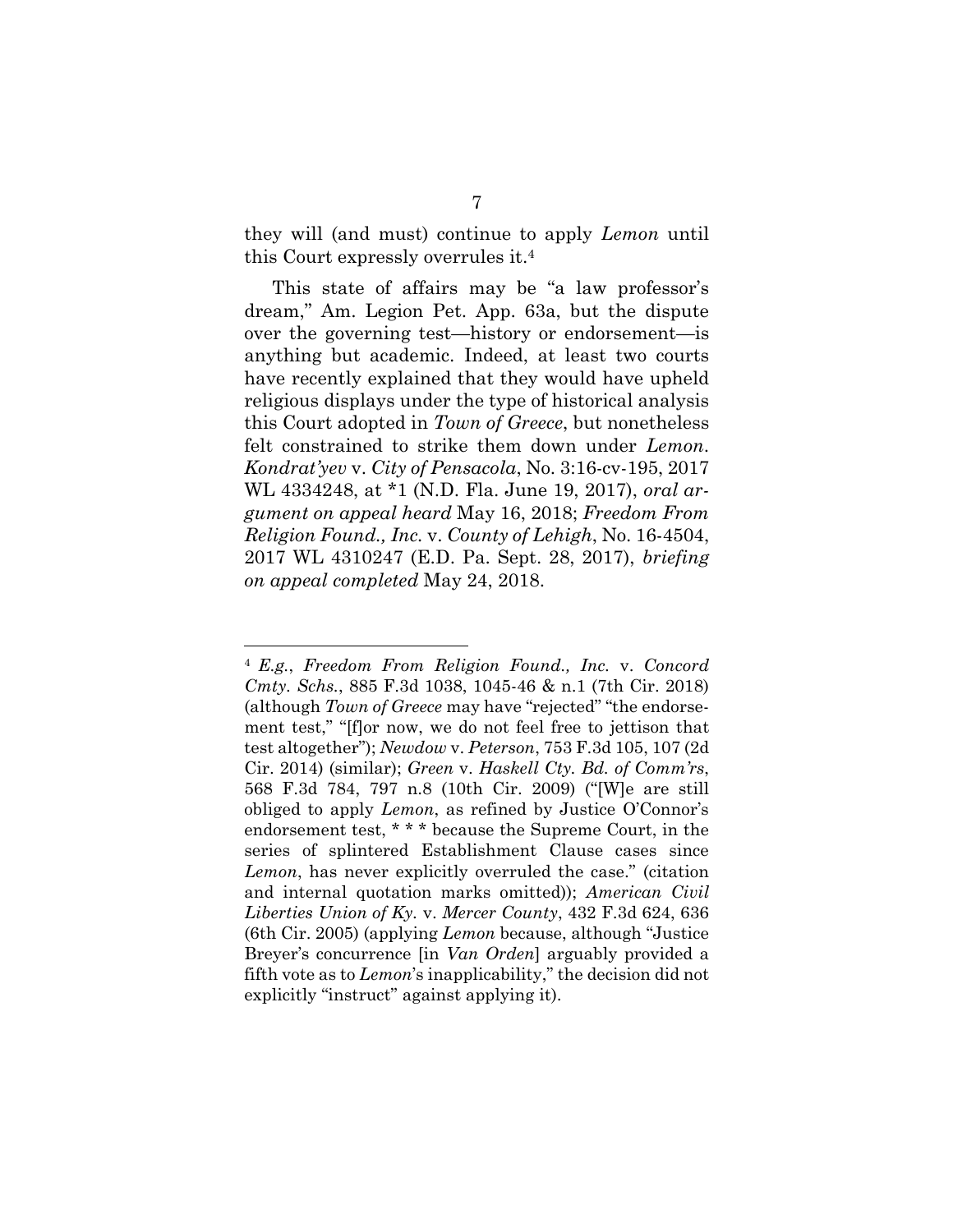*Kondrat'yev*, like this case, involves a longstanding cross on government property. The district court concluded that "the historical record indicates that the Founding Fathers did not intend for the Establishment Clause to ban crosses and religious symbols from public property." 2017 WL 4334248, at \*3. Nevertheless, the court held that it was bound to apply the "widely criticized (and sometimes savaged)" *Lemon* test and strike down the cross. *Id.* at \*2-4, 11 ("*Lemon* \* \* \* is still the law of the land and I am not free to ignore it."). *Kondrat'yev* has now been fully briefed and argued on appeal, and much of the oral argument focused on whether to apply the *Lemon* test or the historical approach in *Town of Greece*. See Oral Argument, *Kondrat'yev* v. *City of Pensacola*, No. 17- 13025, goo.gl/XseQRC (May 16, 2018).

Likewise, in *Lehigh County*, which involves a county seal that includes a cross, the district court reasoned that although "a passive symbol" like the seal does not "establish religion in the way the drafters of the First Amendment imagined," the seal was unconstitutional under the *Lemon* test. 2017 WL 4310247, at \*5-8, 11. In both *Kondrat'yev* and *Lehigh County*, the courts concluded their opinions by "invit[ing] the Supreme Court to revisit and reconsider its Establishment Clause jurisprudence" in light of the original meaning of the Establishment Clause and long-accepted historical religious acknowledgments. Order 3, *Kondrat'yev* v. *City of Pensacola*, No. 3:16-cv-195 (N.D. Fla. July 3, 2017), ECF No. 44; see also *Kondrat'yev*, 2017 WL 4334248, at \*12; *Lehigh County*, 2017 WL 4310247, at \*8, 11.

The Court's next religious-display case should make clear that it already accepted this invitation four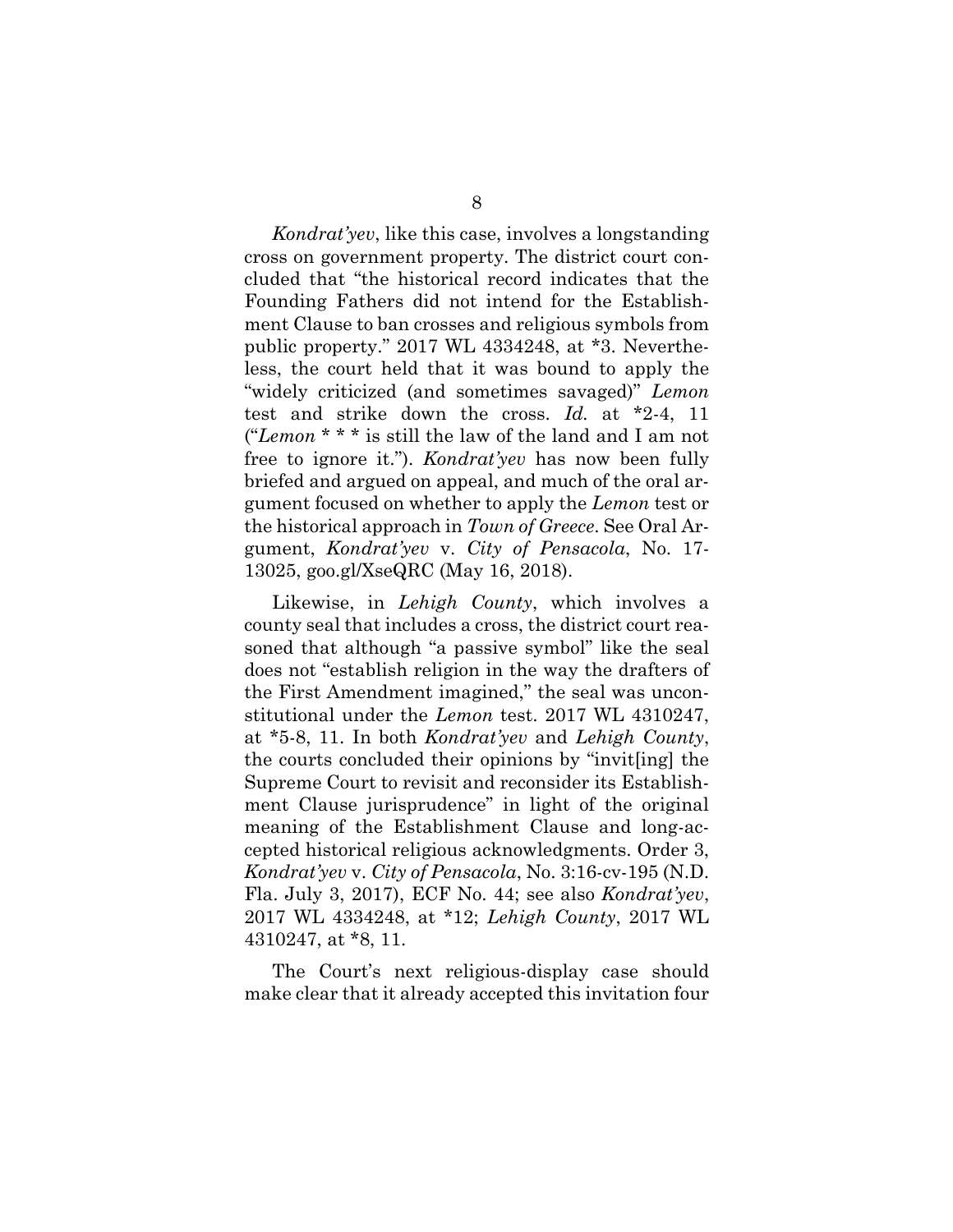years ago in *Town of Greece*, and that *Town of Greece* means what it says: "[T]he Establishment Clause must be interpreted 'by reference to historical practices and understandings.'" 134 S. Ct. at 1819 (quoting *Allegheny*, 492 U.S. at 670 (Kennedy, J., concurring in the judgment in part and dissenting in part)).

## **II. The Court should either rule broadly in this case or await another case with more representative facts.**

The need for clarity is particularly acute if the Court's next religious-display case is this one. As petitioners have shown, the facts of this Memorial make it an "easy case," Comm'n Pet. 12, which can be resolved in favor of the display no matter which of the "the various tests articulated by this Court" is applied, Am. Legion Pet. 25-33. But a "factbound" decision leaving the continuing vitality of *Lemon* unclear is the last thing Establishment Clause jurisprudence needs. See *Utah Highway Patrol*, 565 U.S. at 21-22 (Thomas, J., dissenting from denial of certiorari). There are thousands of religious displays across the country, and many of them don't share the facts that make this such an easy case under both *Lemon* and *Town of Greece*. Thus, the Court should either take this case as an opportunity to clarify that *Town of Greece* has already replaced *Lemon*, or it should summarily reverse the lower court's decision and await another case with more representative facts.

For instance, while the Memorial in this case is nearly a century old, many religious displays around the country aren't—and under a proper, historicallyfocused Establishment Clause test, a monument shouldn't have to be nearly a century old to be constitutional. As this Court made clear in *Town of Greece*,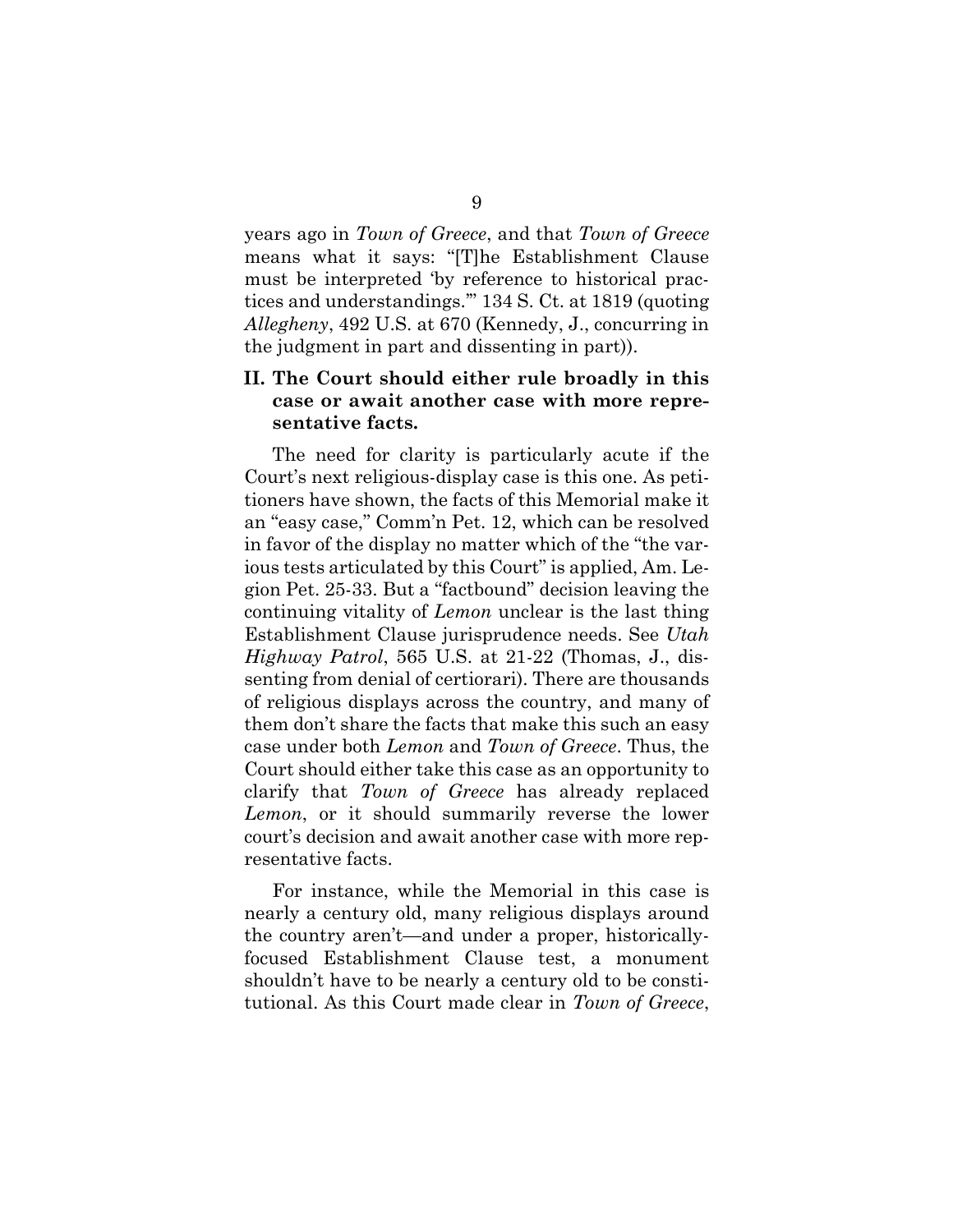the relevant question isn't the age of the particular religious display or activity at issue, but whether the display or activity "fits within the tradition long followed" throughout the Nation. 134 S. Ct. at 1819-20; see also *id.* at 1816 (upholding a prayer practice begun in 1999). Thus, a ruling that focuses too narrowly on the Memorial's age could prompt unnecessary disputes over more recent displays.

Second, the Memorial obviously commemorates a specific, secular, historical event: the death of American soldiers in World War I. But many religious displays are not so neatly tied to a specific historical event. Some serve as more general "acknowledgment[s] of the role of religion in American life." *Van Orden*, 545 U.S. at 686 (plurality) (internal quotation marks omitted). Others commemorate a historical event with obvious religious significance. See*, e.g.*, Troy Moon, *Pensacola Was Site of First Christian Service in New World*, Pensacola News J. (Apr. 19, 2014), goo.gl/NdvWvc (cross commemorating "first Christian religious service in America" held by Spanish explorers in 1559); Mass. Dep't of Conservation & Recreation, *Resource Management Plan: National Monument to the Forefathers, Plymouth, Massachusetts* (Sept. 2006), goo.gl/tqq7FT (statue of "Faith" holding a Bible, commemorating pilgrimage of the Pilgrims to the New World); Architect of the Capitol, *Father Junipero Serra* (Apr. 29, 2016), goo.gl/9bikm8 (statue in U.S. Capitol of St. Junipero Serra lifting a cross, commemorating his establishment of Catholic missions in California). This is no surprise, as this "Court has long recognized that an accurate account of human history" and culture "frequently requires reference to religion." *American Atheists, Inc.* v. *Port Auth. of N.Y. & N.J.*,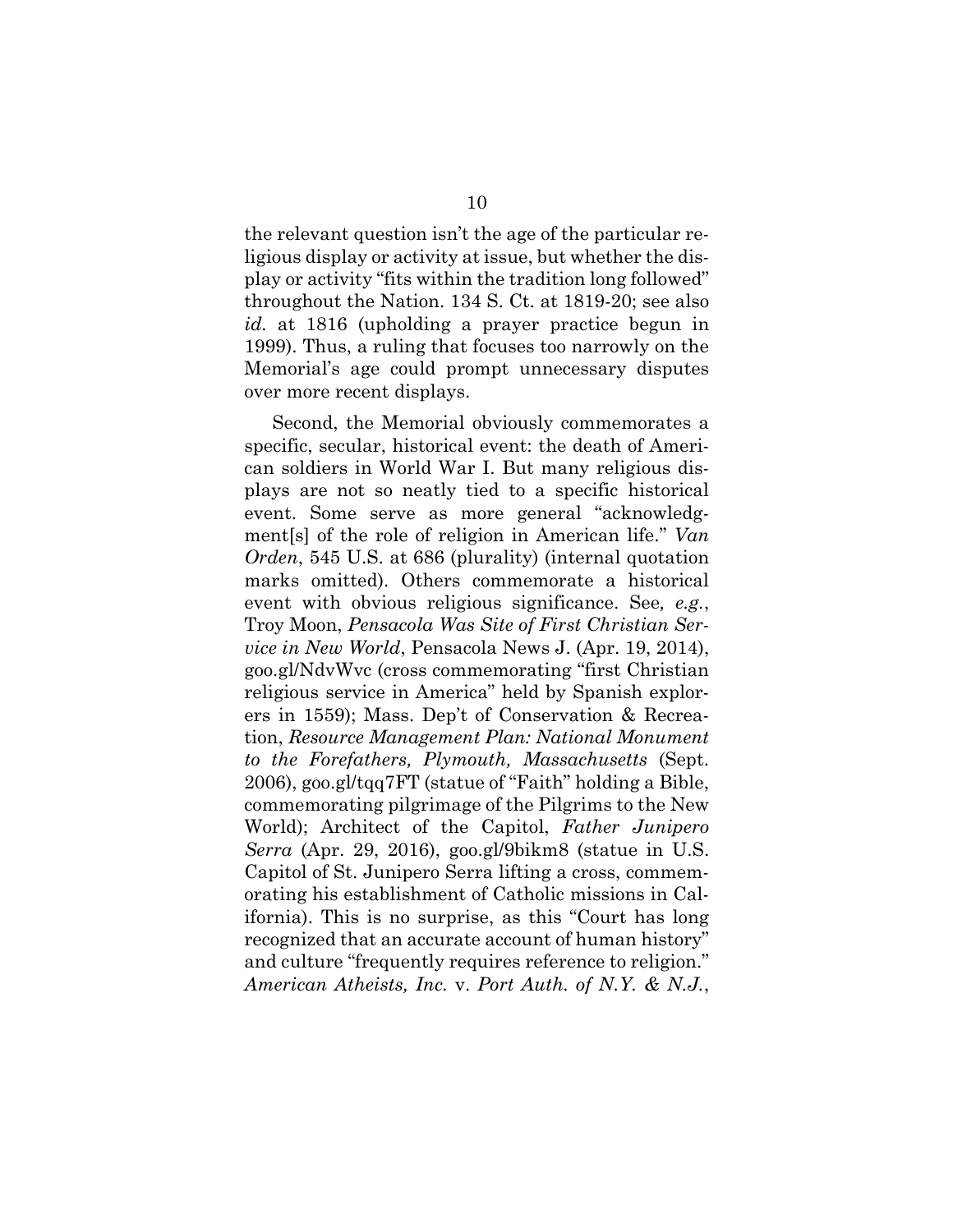760 F.3d 227, 240 (2d Cir. 2014). *Town of Greece* also makes clear that the government's symbolic speech can be "forthrightly religious," so long as it harmonizes with our traditions and does not "proselytize" in favor of any one faith or "disparage any other." 134 S. Ct. at 1820-24. Yet if this Court's decision turns on the fact that the Memorial is obviously a war memorial that happens to be "in the shape of a cross," Am. Legion Pet. 5-6; Comm'n Pet. 21-27, the status of many other memorials may remain in dispute.

Finally, the Memorial has never been used as a site for private religious services. But many other religious displays have. *E.g., Salazar* v. *Buono*, 559 U.S. 700, 707 (2010) (Mojave Desert Cross was "a gathering place for Easter services since it was first put in place"); *American Atheists*, 760 F.3d at 234-35 (Ground Zero Cross used for extensive religious devotions and housed at a Catholic church); *Freedom From Religion Found., Inc.* v. *Weber*, 951 F. Supp. 2d 1123, 1128 (D. Mont. 2013) (church services held at large statue of Jesus), *aff'd*, 628 F. App'x 952 (9th Cir. 2015). Some courts have treated that fact as problematic. *Kondrat'yev*, 2017 WL 4334248, at \*1, 5-6. But this Court has recognized that citizens have a First Amendment right to use government property "for purposes of religious worship" when the property is also available for similar secular use. *Widmar* v. *Vincent*, 454 U.S. 263, 265 (1981); see also, *e.g.*, *Good News Club* v. *Milford Cent. Sch.*, 533 U.S. 98 (2001). Accordingly, the Court should clarify that under *Town of Greece*, it is not the public's reaction to religious expression that "should control," but "the nature of [the] display and our Nation's historical traditions." *Utah*